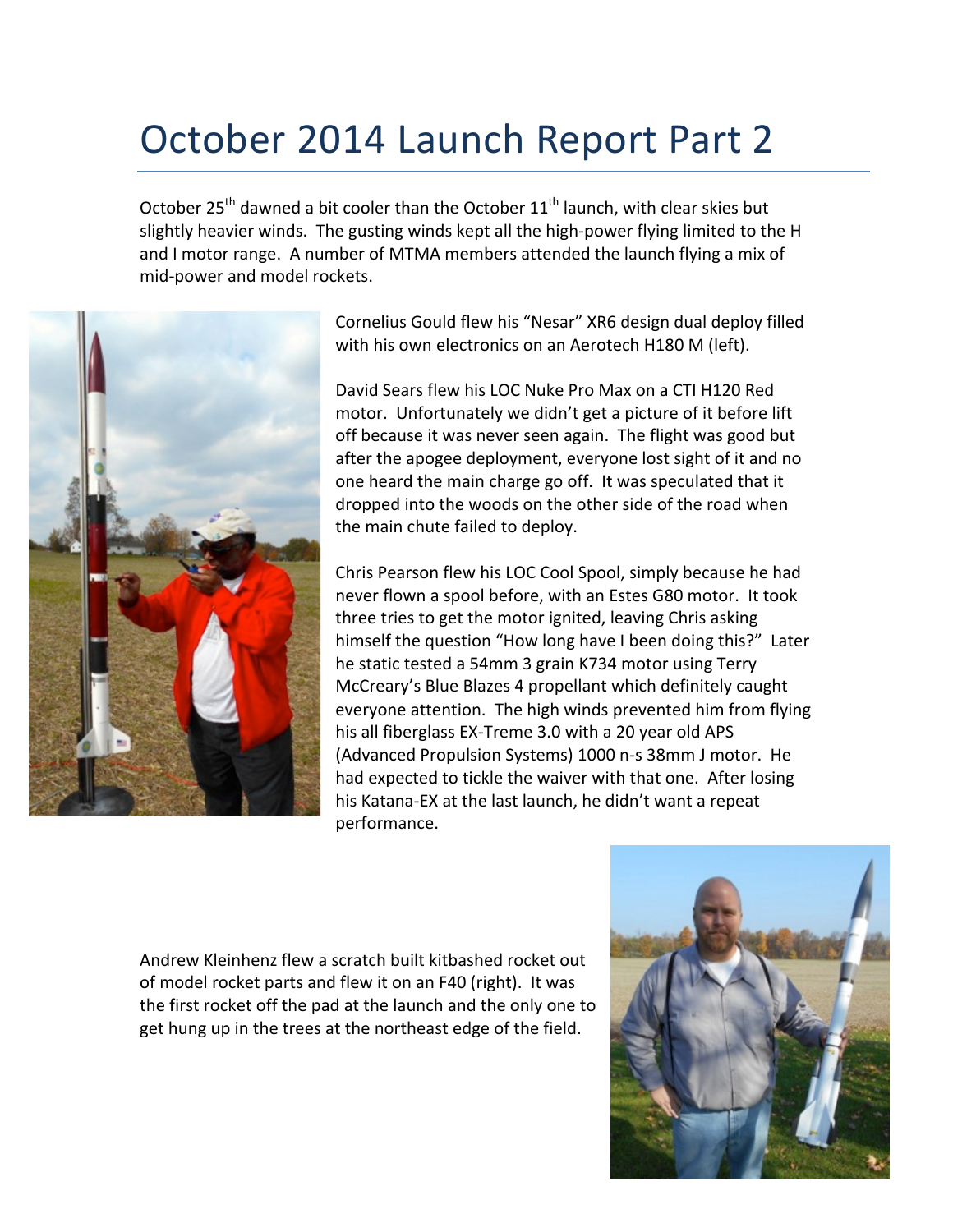

Andrew later flew a downscaled version of his 5.38" rocket, this one being 4" but still dual deploy on what has become his favorite motor, the I200 (left). It flew to just over 2000 feet and was recovered on the field.

Mark Recktenwald flew his CR4 on an H180W motor (right). It's a 4" rocket with a side looking camera. He didn't take the time to set up the camera, but left it in the rocket to keep the CG correct. It had a great flight, and it was a shame that it didn't take any photos.

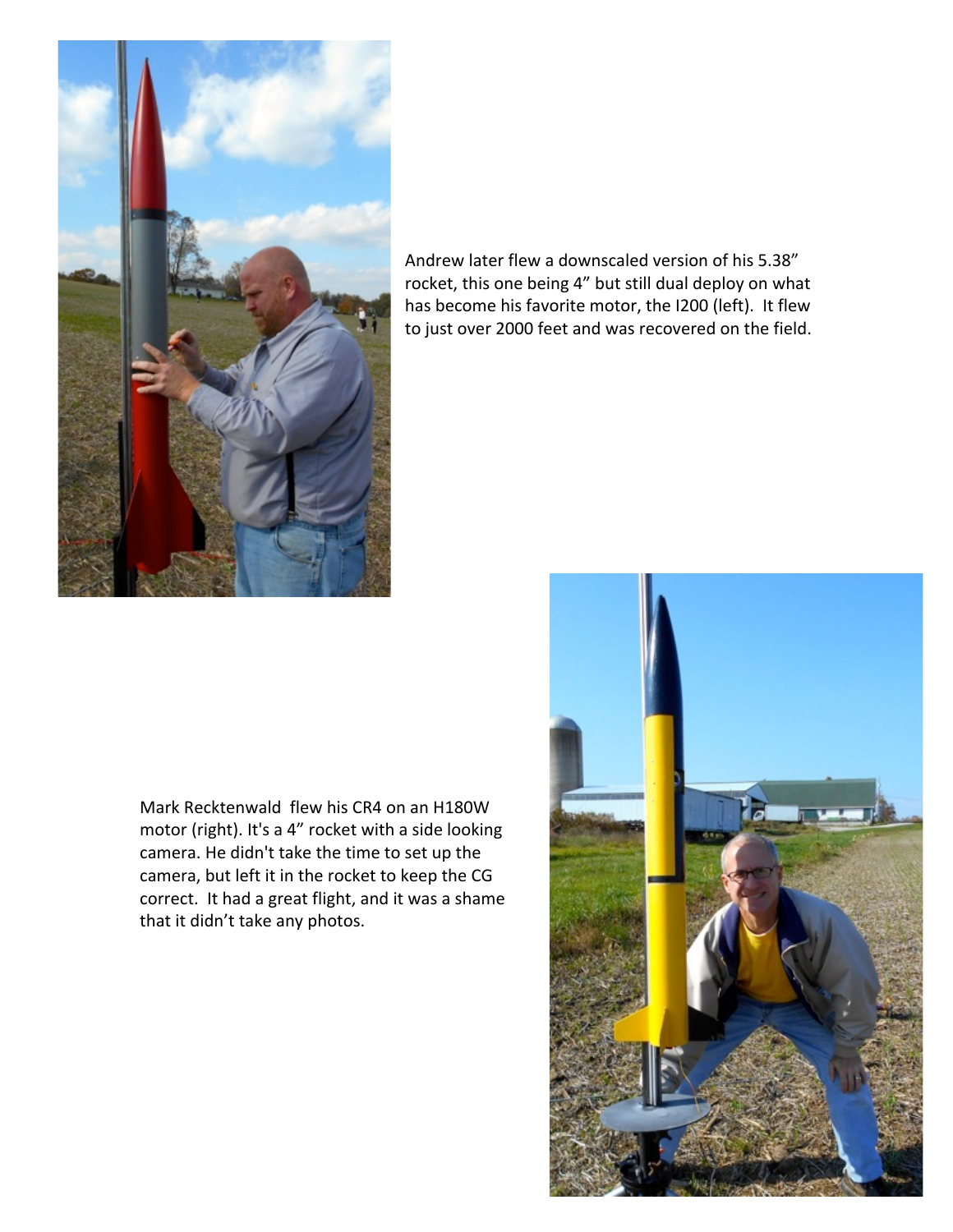

Paul Binion flew his scratch built unnamed rocket that was 3" diameter by 83" long with a 54mm motor mount (left). He flew it with a LOC 38mm adapter and a 38mm Cesaroni H400 Vmax. In the payload was an Arduino based dual deployment altimeter of his own design and construction. He plans on using his own design of altimeters on his upcoming Level 3 project.

Mark Hanna flew his Aerobee Hi on a G88 (right), and his Estes Partizon on a F59 (not pictured). He later flew his PML 1/4 scale Patriot on a H180 (below).